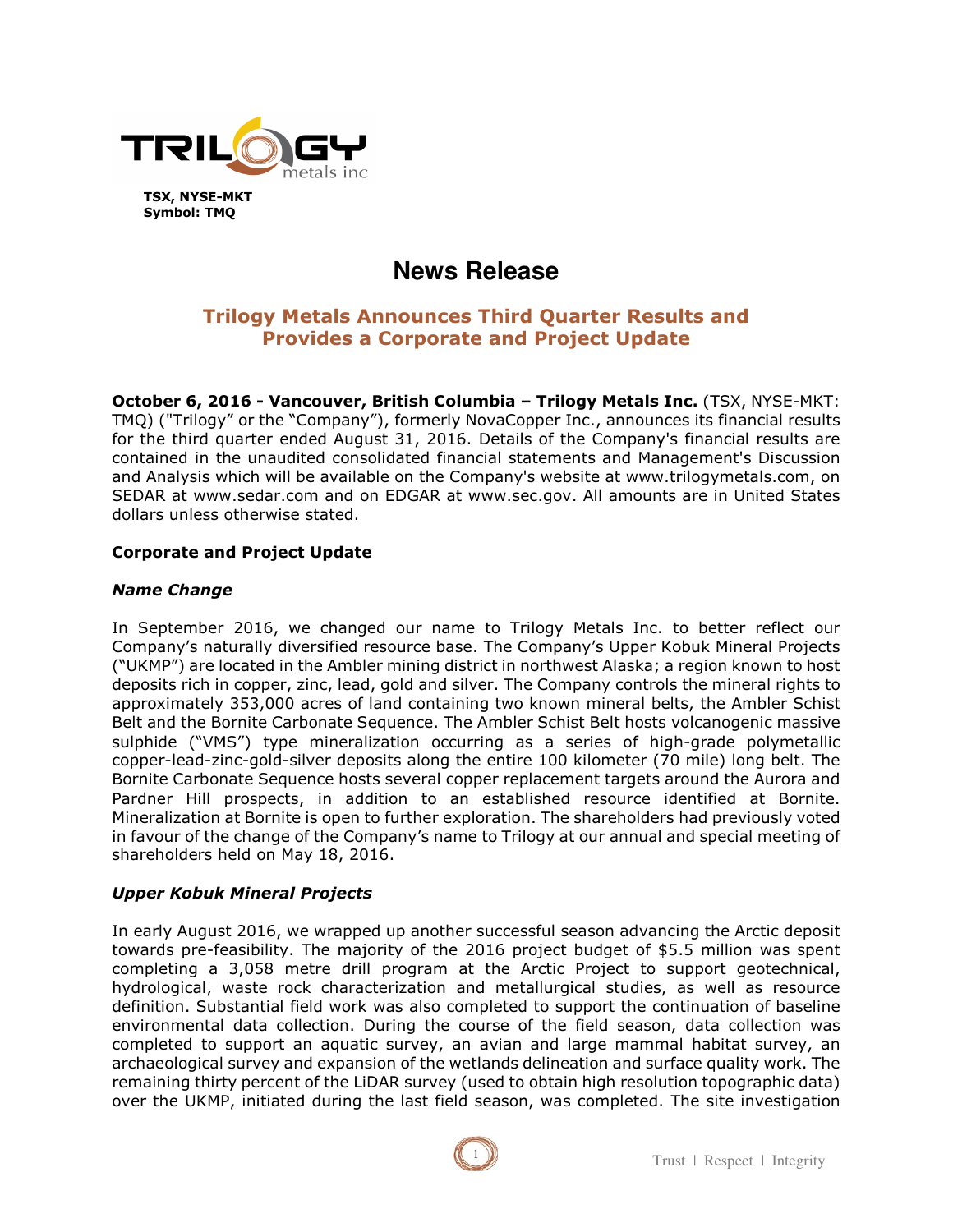work completed in 2016 will form the basis for the completion of studies this fall and a future pre-feasibility study on the Arctic deposit. Drill assay results are expected to be released during the fall of 2016.

## *Sale of Sunward and the Titiribi Project*

On September 1, 2016, Trilogy closed the sale of all of the issued and outstanding shares of Sunward Investments Ltd. ("Sunward Investments") to Brazil Resources Inc. ("BRI") for consideration of 5,000,000 common shares of BRI, of which 2,500,000 common shares are subject to a six month holding period, and 1,000,000 BRI warrants, with each warrant exercisable into one common share of BRI for a period of two years from the closing date at an exercise price of Cdn\$3.50 for total consideration valued at approximately \$8.1 million. Sunward Investments, through a subsidiary, owns 100% of the Titiribi gold-copper exploration project located approximately 70 kilometers southwest of the city of Medellin, in Antioquia Department, Colombia. Trilogy acquired Sunward Investments and the Titiribi project as part of its acquisition of Sunward Resources Ltd. ("Sunward") in a business combination which closed on June 19, 2015.

The Company reclassified the net assets of Sunward Investments as an asset held for sale and its operations as a discontinued operation, retrospectively, in its third quarter financial statements. The Company expects to realize a gain on the sale of approximately \$4.4 million in the fourth quarter of 2016.

## **Third Quarter Financial Results**

|                                                     | <i>ni thousanus or uonars,</i><br>except for per share amounts |            |             |             |
|-----------------------------------------------------|----------------------------------------------------------------|------------|-------------|-------------|
| <b>Selected financial results</b>                   | Three                                                          | Three      | <b>Nine</b> | <b>Nine</b> |
|                                                     | months                                                         | months     | months      | months      |
|                                                     | ended                                                          | ended      | ended       | ended       |
|                                                     | August 31,                                                     | August 31, | August 31,  | August 31,  |
|                                                     | 2016                                                           | 2015       | 2016        | 2015        |
|                                                     |                                                                |            | S           |             |
| Amortization                                        | 17                                                             | 32         | 59          | 268         |
| General and administrative                          | 311                                                            | 297        | 1,030       | 1,059       |
| Mineral properties expense                          | 3,077                                                          | 2,771      | 4,067       | 3,389       |
| Professional fees                                   | 84                                                             | 334        | 430         | 1,180       |
| <b>Salaries</b>                                     | 250                                                            | 281        | 719         | 750         |
| Salaries - stock-based compensation                 | 146                                                            | 211        | 544         | 582         |
| Loss from continued operations for the<br>period    | 3,902                                                          | 3,964      | 6,885       | 7,244       |
| Loss from discontinued operations for the<br>period | 353                                                            | 198        | 712         | 198         |
| Loss and comprehensive loss for the<br>period       | 4,255                                                          | 4,162      | 7,597       | 7,442       |
| Basic and diluted loss per common share             | \$0.04                                                         | \$0.04     | \$0.07      | \$0.10      |

The following unaudited selected quarterly information is prepared in accordance with U.S. GAAP. *in thousands of dollars,* 

For the three months ended August 31, 2016, Trilogy reported a net loss of \$4.3 million (or \$0.04 basic and diluted loss per common share) compared to a net loss of \$4.2 million for the corresponding period in 2015 (or \$0.04 basic and diluted loss per common share). For the three months ended August 31, 2016, Trilogy reported a net loss from continuing operations of \$3.9 million compared to a net loss of \$4.0 million for the corresponding period in 2015. This variance was primarily due to a decrease in professional fees offset by an increase in mineral properties expense. We incurred \$0.1 million in professional fees for the three months ended

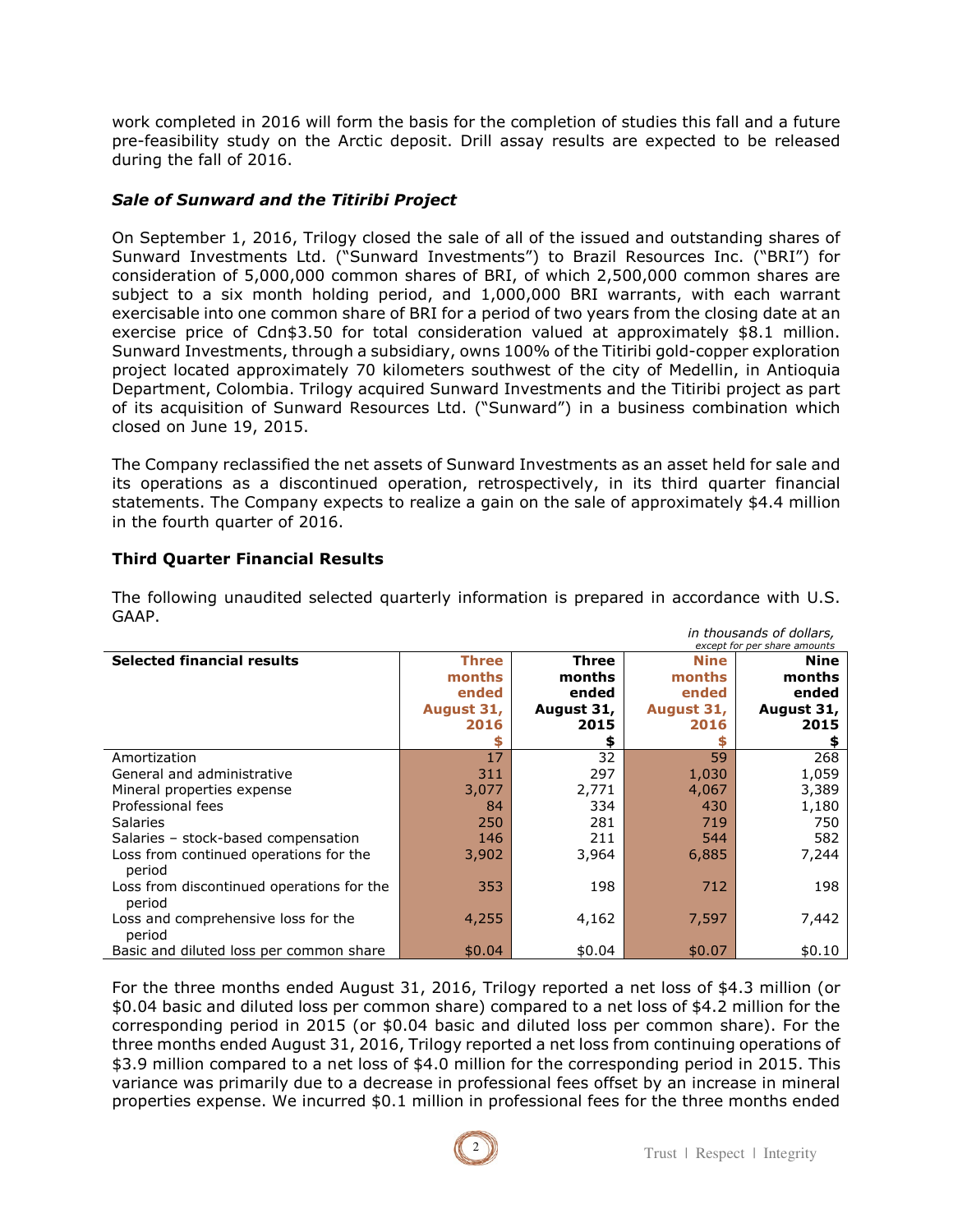August 31, 2016 compared to \$0.3 million for the three months ended August 31, 2015. The significant decrease in professional fees in 2016 is related to the one time transaction costs of \$0.6 million incurred in 2015 for the acquisition of Sunward which was accounted for as a business combination. Additional professional fees of \$0.1 million related to the sale of Sunward Investments are included in the loss from discontinued operations for the three months ended August 31, 2016. We incurred \$3.1 million in mineral properties expense for the three months ended August 31, 2016 compared to \$2.8 million for the three months ended August 31, 2015. The increase in mineral property expenses in 2016 is related to higher mining claim maintenance fees, additional environmental field programs conducted during the 2016 program and temporary geology consultants hired for the UKMP.

For the nine months ended August 31, 2016, Trilogy reported a net loss of \$7.6 million (or \$0.07 basic and diluted loss per common share) which was commensurate with the net loss of \$7.4 million incurred for the corresponding period in 2015 (or \$0.10 basic and diluted loss per common share). For the nine months ended August 31, 2016, Trilogy reported a net loss from continued operations of \$6.9 million compared to a net loss of \$7.2 million for the corresponding period in 2015. The increase in mineral property expenses of \$0.7 million was offset by a decrease in professional fees of \$0.8 million and amortization of \$0.2 million. The increase in mineral property expenses to \$4.1 million in 2016 compared to \$3.4 million in 2015 was attributed to higher costs incurred at the UKMP of \$0.2 million for additional environmental studies, \$0.1 million for waste characterization and geotechnical work, and \$0.1 million in higher claim fees and \$0.1 million in additional consultants and personnel costs. The reduction of \$0.8 million in professional fees was due to transaction costs incurred of \$0.6 million in 2015 for the Sunward acquisition offset against higher professional fees incurred in 2016 for other corporate matters. Amortization expense decreased due to the timing of capital asset purchases. The increase in loss from discontinued operations from \$0.2 million for the nine months ended August 31, 2015 to \$0.7 million for the nine months ended August 31, 2016 is mainly related to the timing of the acquisition of the Titiribi project in June 2015. In 2016, there were nine months of mineral property expenses incurred compared to two months in the earlier period. Additionally, \$0.1 million in professional fees were incurred in 2016 related to the sale of Sunward Investments which forms part of the loss from discontinued operations.

Other differences in the nine months ended August 31, 2016 compared to the nine months ended August 31, 2015 resulted from a decrease in salaries, stock-based compensation and general and administrative expenses offset by an increase in the activity level of investor relations. The decrease in salaries, stock-based compensation and general and administrative expenses was due mainly to continued favorable foreign exchange rates of the US dollar against the Canadian dollar in 2016 compared to the first nine months of 2015. The majority of these expenses are incurred in Canadian dollars. The increase in investor relations of \$0.1 million was due to increased marketing activity and conference attendance by Trilogy.

## **Liquidity and Capital Resources**

At August 31, 2016, we had \$9.2 million in cash and cash equivalents. We expended \$6.7 million on operating activities during the nine month period ended August 31, 2016, compared with expenditures of \$6.1 million for operating activities for the same period in 2015. The majority of cash spent on operating activities during both periods was expended on mineral property expenses, general and administrative costs and salaries. The increase in cash spent in the nine months ended August 31, 2016 compared to the corresponding period in 2015 was mainly due to higher mineral property expense for environmental and engineering studies conducted for the UKMP and expenditures incurred in Colombia offset by significantly lower professional fees due to the acquisition of Sunward in 2015.

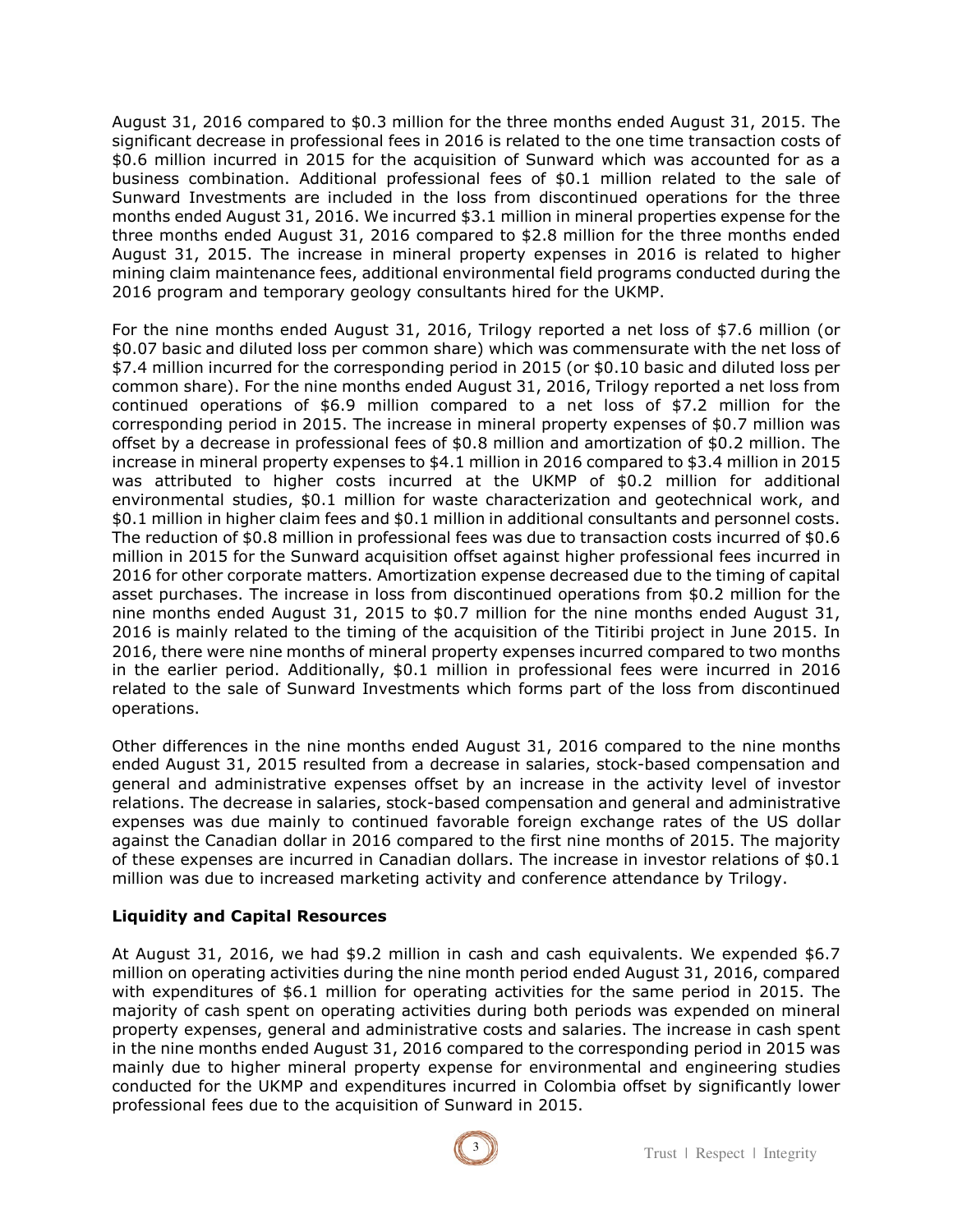During the nine month period ended August 31, 2016 and August 31, 2015, we received no cash from financing activities. During the nine month period ended August 31, 2016, we expended \$121,000 on investing activities for acquisition of equipment and \$17,000 during the corresponding nine month period ended August 31, 2015.

As at August 31, 2016, the Company continues to manage its cash expenditures and management believes that the working capital available is sufficient to meet its operational requirements over the next twelve months. Future financings are anticipated through equity offerings, debt financing, sale of investments, convertible debt, or other means, although there can be no assurance that a financing would be available on terms favorable to the Company, or at all.

## **About Trilogy Metals**

Trilogy Metals Inc., formerly NovaCopper Inc. is a metals exploration company focused on exploring and developing the Ambler mining district located in northwestern Alaska. It is one of the richest and most-prospective known copper-dominant districts located in one of the safest geopolitical jurisdictions in the world. It hosts world-class polymetallic VMS deposits that contain copper, zinc, lead, gold and silver, and carbonate replacement deposits which have been found to host high grade copper mineralization. Exploration efforts have been focused on two deposits in the Ambler mining district - the Arctic VMS deposit and the Bornite carbonate replacement deposit. Both deposits are located within the Company's land package that spans approximately 143,000 hectares. The Company has an agreement with NANA Regional Corporation, Inc., a Regional Alaska Native Corporation that provides a framework for the exploration and potential development of the Ambler mining district in cooperation with local communities. Our vision is to develop the Ambler mining district into a premier North American copper producer.

### **Trilogy Contacts**

Rick Van Nieuwenhuyse Elaine Sanders rickvann@trilogymetals.com elaine.sanders@trilogymetals.com

President & Chief Executive Officer Vice President & Chief Financial Officer

#### **604-638-8088 or 1-855-638-8088**

#### **# # #**

### *Cautionary Note Regarding Forward-Looking Statements*

*This press release includes certain "forward-looking information" and "forward-looking statements" (collectively "forward-looking statements") within the meaning of applicable Canadian and United States securities legislation including the United States Private Securities Litigation Reform Act of 1995. All statements, other than statements of historical fact, are forward-looking statements including but not limited to anticipated activities at the UKMP, and achieving a pre-feasibility level of study at some point in the future. Forward-looking statements are frequently, but not always, identified by words such as "expects", "anticipates", "believes", "intends", "estimates", "potential", "possible", and similar expressions, or statements that events, conditions, or results "will", "may", "could", or "should" occur or be achieved. Forward-looking statements involve various risks and uncertainties. There can be no assurance that such statements will prove to be accurate, and actual results and future events could differ materially from those anticipated in such statements. Important factors that could cause actual*  results to differ materially from the Company's expectations include the uncertainties involving the need for additional *financing to explore and develop properties and availability of financing in the debt and capital markets; uncertainties involved in the interpretation of drilling results and geological tests and the estimation of reserves and resources; the need for cooperation of government agencies and native groups in the development and operation of properties and infrastructure; the need to obtain permits and governmental approvals; risks of construction and mining projects such as accidents, equipment breakdowns, bad weather, non-compliance with environmental and permit requirements, unanticipated variation in geological structures, metal grades or recovery rates; unexpected cost increases, which could include significant increases in estimated capital and operating costs; fluctuations in metal prices and currency exchange rates; and other risks and uncertainties*